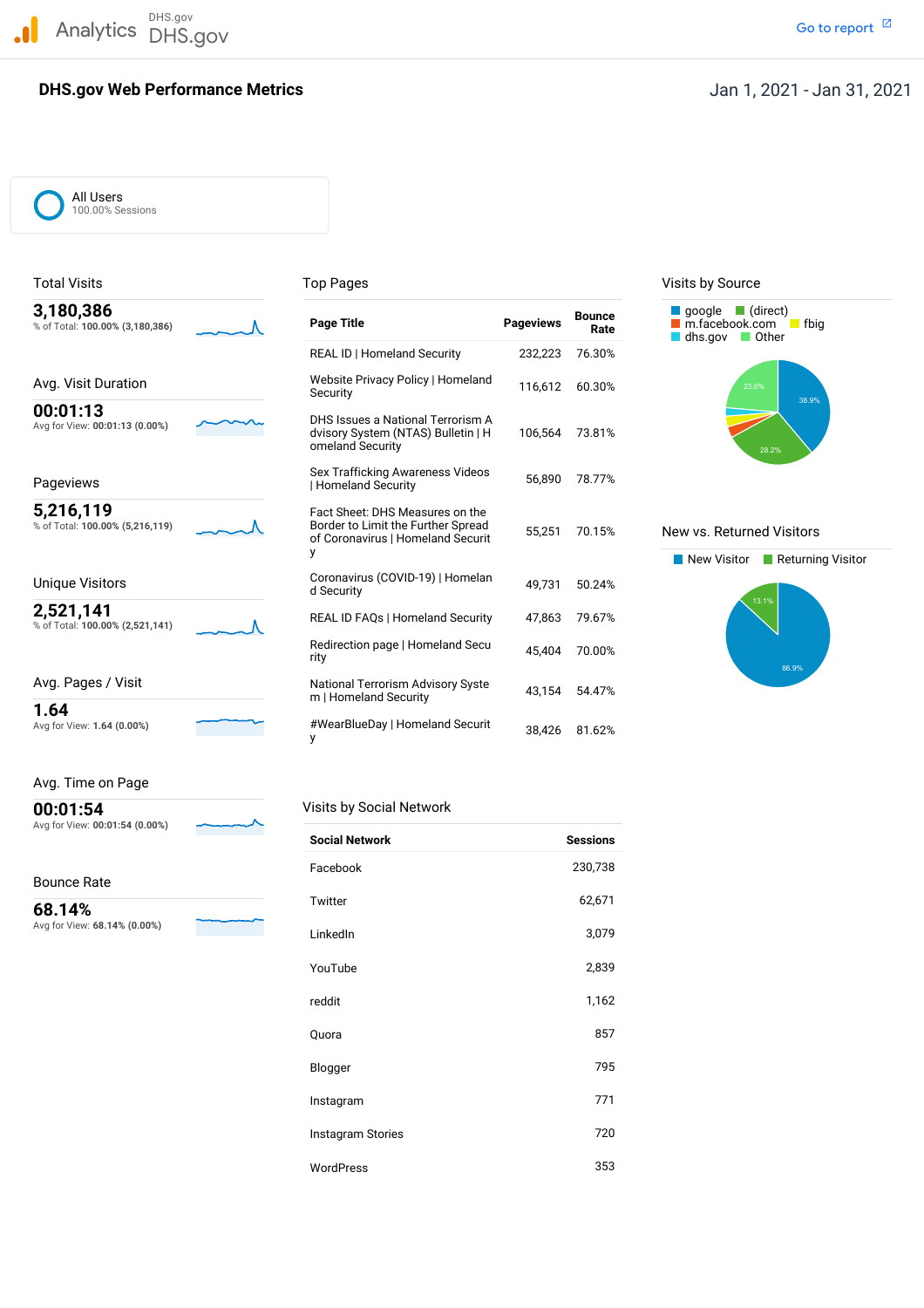DHS.gov Analytics DHS.gov and the contract of the contract of the contract of the contract of the contract of the contract of the contract of the contract of the contract of the contract of the contract of the contract of the cont

# **DHS.gov Search Performance Metrics**

All Users 100.00% Sessions

% of Total: 100.00% (3,180,386)

% of Total: 27.90% (3,180,386)

% of Total: 100.00% (71,485) and the Maca data and the Maca data of the Maca data of the Maca data of the Maca data of the Maca data of the Maca data of the Maca data of the Maca data of the Maca data of the Maca data of t **3,180,386 New Visitor Returning Visitor Search Term Total Unique Organic New Visitor Returning Visitor Search Term Searches Searches** global entry 581 compared by the set of the set of the set of the set of the set of the set of the set of the s Total Internal Searches **Careers** Careers 562 0 jobs <sup>305</sup> <sup>0</sup> **71,485** forms 257 0 Total External Searches (Google) dobs 348 248 0 **887,278 career** 238 **0** % of Total: **27.90% (3,180,386)** <sup>1</sup> <sup>2</sup> Other covid <sup>229</sup> <sup>0</sup> travel restriction 191 0 passport 181 0

Visits to DHS.gov Top Internal Searches by Search Term New vs. Returned Visitors





Top External Searches (Google - as reported)

| <b>Page Title</b>                                                                                             | <b>Sessions</b> |
|---------------------------------------------------------------------------------------------------------------|-----------------|
| National Terrorism Advisory System Bu<br>Iletin - January 27, 2021   Homeland Se<br>curity                    | 50.904          |
| <b>REAL ID   Homeland Security</b>                                                                            | 49,646          |
| Fact Sheet: DHS Measures on the Bord<br>er to Limit the Further Spread of Corona<br>virus   Homeland Security | 39,875          |
| Sex Trafficking Awareness Videos   Ho<br>meland Security                                                      | 32,373          |
| 12 Months Remaining Until Full REAL I<br>D Enforcement Deadline   Homeland Se<br>curity                       | 21,544          |
| What Is Human Trafficking?   Homelan<br>d Security                                                            | 17,588          |
| <b>REAL ID FAQs   Homeland Security</b>                                                                       | 15,128          |
| Learn What I Can Bring on the Plane   H<br>omeland Security                                                   | 13,851          |
| Homeland Security Careers   Homeland<br>Security                                                              | 13,031          |
| Search Job Postings   Homeland Securi<br>ty                                                                   | 12,783          |

© 2021 Google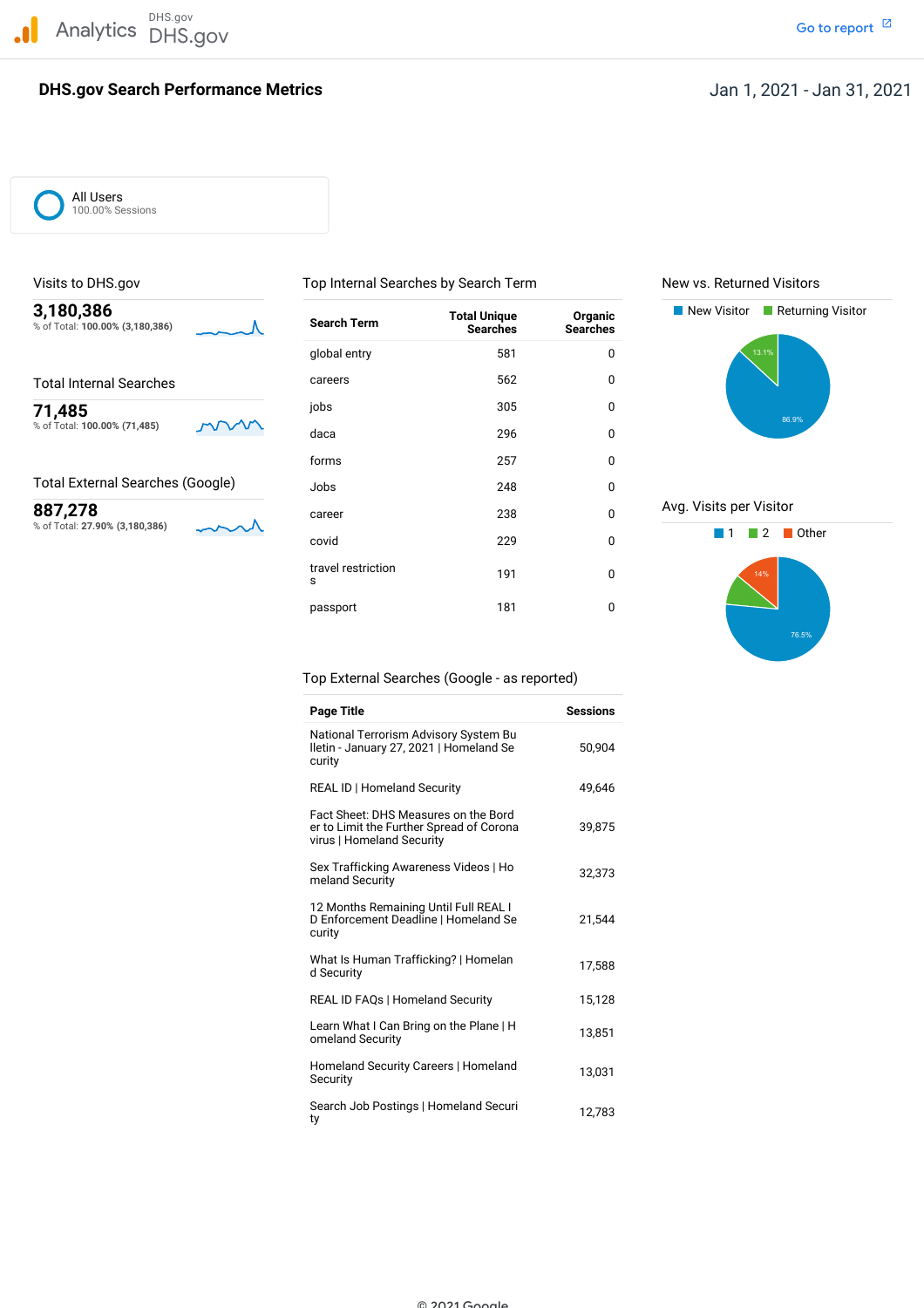# **DHS.gov Customer Satisfaction Survey**

Time Period: 01/01/2021‐ 01/31/2021

# **Overall Customer Satisfaction Score 71.08**

#### **How would you rate your overall experience today? 65.15 Were you able to complete the purpose of your visit? Will you recommend this website to a friend or colleague? Would you still return to this website if you could get this information or service from another source? Answer Choices Responses Points Score •** Outstanding 31000 31000 31000 31000 31000 31000 31000 31000 31000 31000 31000 31000 31000 31000 31000 31000 31000 31000 31000 31000 31000 31000 31000 31000 31000 31000 31000 31000 31000 31000 31000 31000 31000 31000 31 **• Above Average 27375 27375 27375 27375 27375 27375 27375 27375 27375 27375 27375 27375 27375 27375 27375 27375** • Average 325 50 16250 **• Below Average 2125** 2125 ▪ Poor 93 0 0 **Answer Choices** ▪ Yes ▪ No **Answer Choices** ▪ Yes ▪ No **Answer Choices** ▪ Yes ▪ No **1178 Responses** 754 424 **1178 Responses** 1016 162 **1178 Responses** 949 229 **Points** 100  $\Omega$ **Points** 100 0 **Points** 100  $\Omega$ **76750 64.01 Score** 75400 **75400 86.25 Score** 101600 **101600 80.56 Score** 94900

# **Please describe your experience finding your way around**

#### NOTE: Excludes "Other" responses  **(navigating) DHS.gov today.**

**Encountered no difficulties**  ▪ Had technical difficulties (e.g. error messages, broken links) **.** Links did not take me where I expected **•** Links / labels are difficult to understand, they are not intuitive ▪ Navigated to general area but couldn't find the specific content needed **Too many links or navigational choices**  ▪ Would often feel lost, not know where I was **Answer Choices Responses** 713 **Points** 100 **Score** 71300 39 38 67 161 17 34 **1069**  $\Omega$ 0  $\Omega$ 0 0 0 0 0 0 0 0 0 **71300**

#### **Total**

**Total**

**Total**

**Total**

**Total**

### **How was your experience using our site search?**

NOTE: Excludes "Did not use search" and "Other" responses

| <b>Answer Choices</b>                                   | <b>Responses</b> | <b>Points</b> | Score        |
|---------------------------------------------------------|------------------|---------------|--------------|
| • Encountered no difficulties                           | 315              | 100           | 31500        |
| I was not sure what words to use in my search           | 44               | 0             | 0            |
| • Results were not helpful                              | 101              |               | <sup>0</sup> |
| . Results were not relevant to my search terms or needs | 54               | 0             | 0            |
| • Results were too similar / redundant                  | 12               | 0             | <sup>0</sup> |
| • Returned not enough or no results                     | 29               | 0             | <sup>0</sup> |
| • Returned too many results                             | 15               |               | 0            |
| Total                                                   | 570              |               | 31500        |

 $\Omega$ 

0

 $\overline{0}$ **94900**

**66.70**

**55.26**

**1178**